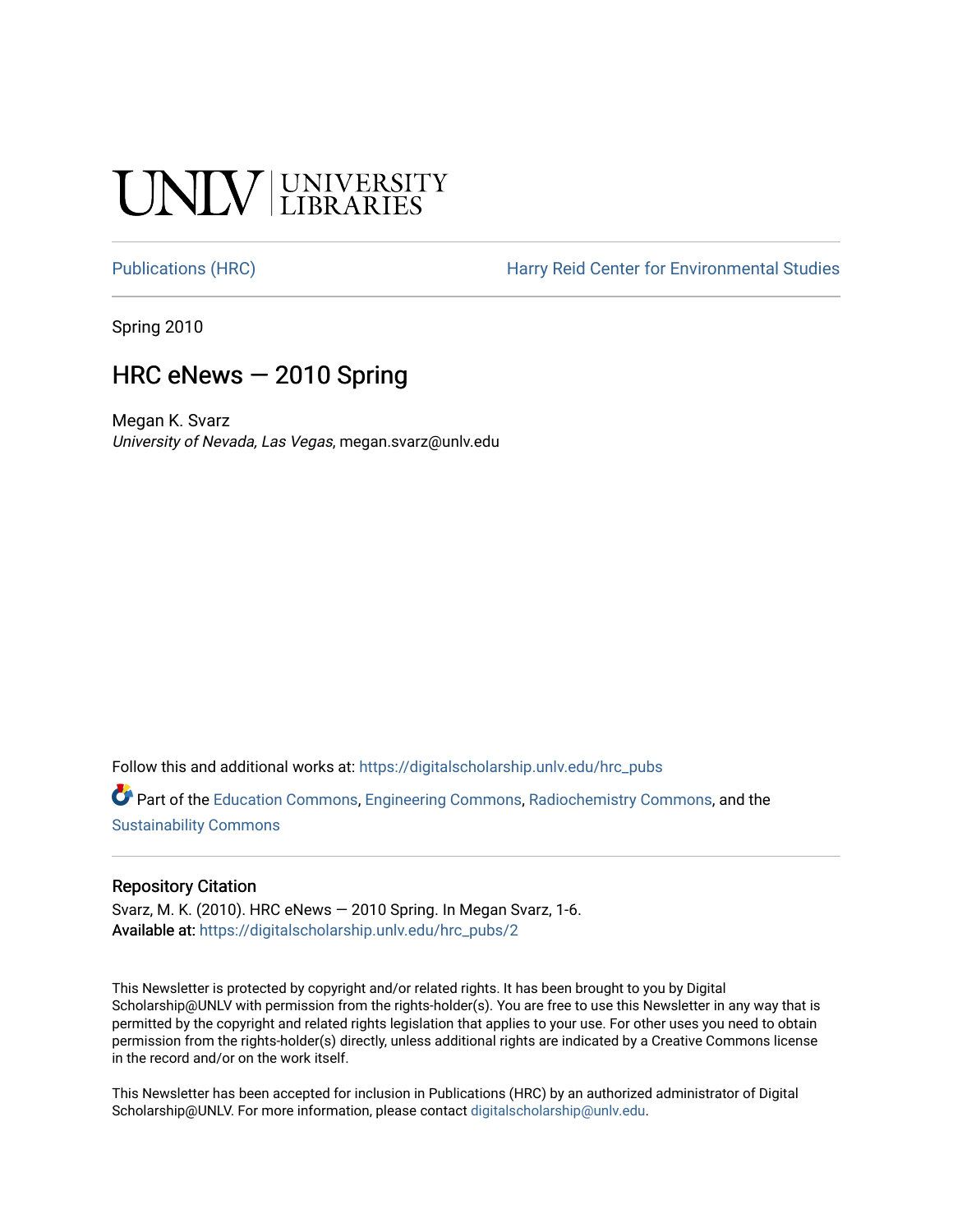## ARRY REID<br>ENTER  $\bm{\Pi}$ **HRC eNew ws — 2010 S Spring**

#### **..:::ACCOM MPLISHMENT TS/ANNOUN CEMENTS:::.. .**

Thank you for all who participated in Bring Your Child to Work Day! The museum was filled with children in the hundreds listening to stories, painting masks, and learning about Nevada wildlife! Congratulations, museum staff, on a successful event!

-------------<br>-‐‐‐‐‐‐‐‐‐‐‐‐‐‐‐‐‐‐ <mark>.................</mark> <mark>.................</mark> <mark>.................</mark> ‐‐‐‐‐‐‐‐‐‐‐‐‐‐‐‐‐‐ <mark>-----------------</mark> ‐‐‐‐‐‐‐‐‐‐‐‐‐

Paula Garrett has two photographs in the current issue of *Orchid Digest*. The article is about native orchids in Nevada. The arboretum at UNLV has given several tours of the native orchids for the public over the years. You can find an excerpt at http://www.orchiddigest.com/orchiddigest-74-2.html#3 or http://www.orchiddigest.com/current.html.

-------------The radiochemistry program is hosting its first-ever summer school — The Nuclear Fuel Cycle. Twelve undergrad students will be coming from universities across the U.S., including University of Oregon, Texas Southern, Renneslaer, Purdue, and MIT. Students were required to apply for the program and were admitted based on their rankings within the pool. Twenty-three qualified students a applied. <mark>.................</mark> <mark>.................</mark> <mark>.................</mark> <mark>.................</mark> ‐‐‐‐‐‐‐‐‐‐‐‐‐‐‐‐‐‐ <mark>-----------------</mark> ‐‐‐‐‐‐‐‐‐‐‐‐‐

-------------<br>. •••••••••••••••••• ‐‐‐‐‐‐‐‐‐‐‐‐‐‐‐‐‐‐ ‐‐‐‐‐‐‐‐‐‐‐‐‐‐‐‐‐‐ ------------------<br>-‐‐‐‐‐‐‐‐‐‐‐‐‐‐‐‐‐‐ -----------------<br>-‐‐‐‐‐‐‐‐‐‐‐‐‐

HRC faculty, staff, and students organized, executed, and participated in the 2010 Topical Meeting of the American Nuclear Society Radiation Protection and Shielding Division. RPSD 2010 took place April 19–23 at the Palace Station Casino/Hotel. Members of the Organizing Committee who are from the HRC included:

- Dr. Anthony Hechanova, general chair
- Dr. **Den is Beller**, co‐c chair
- **Steven C Curtis**, co‐cha air
- Brittany Presley, publications chair
- **Jamie Warburton**, liaison, UNLV Student Section of the ANS (organized activities of more than n 20 student volunteers)
- **Sherry Faye**, liaison, UNLV Student Section of the ANS (organized activities of more than 20 student volunteers)

The conference featured honorary chair Dr. John Ruckdeschel, director/president/CEO of the Nevada Cancer Institute, and prominent professionals from several disciplines related to radiation modeling and shielding, nuclear medicine, and cancer therapy. It also included daily tours of the Harry Reid Center, an evening tour/reception at Varian Medical and Security Technologies (a conference sponsor), a tour/luncheon at the Atomic Testing Museum, and a tour of the Nevada Test Site. Other sponsors included Los Alamos National Laboratory, the ANS Radiation Protection and Shielding Division, UNLV HRC, and TechSource Inc.; exhibitors included Oak Ridge National Laboratory and Transpire Inc.

Advance reservations were made by more than 200 scientists, engineers, physicians, and medical physicists from 18 nations and 30 states; however, the volcano in Iceland forced many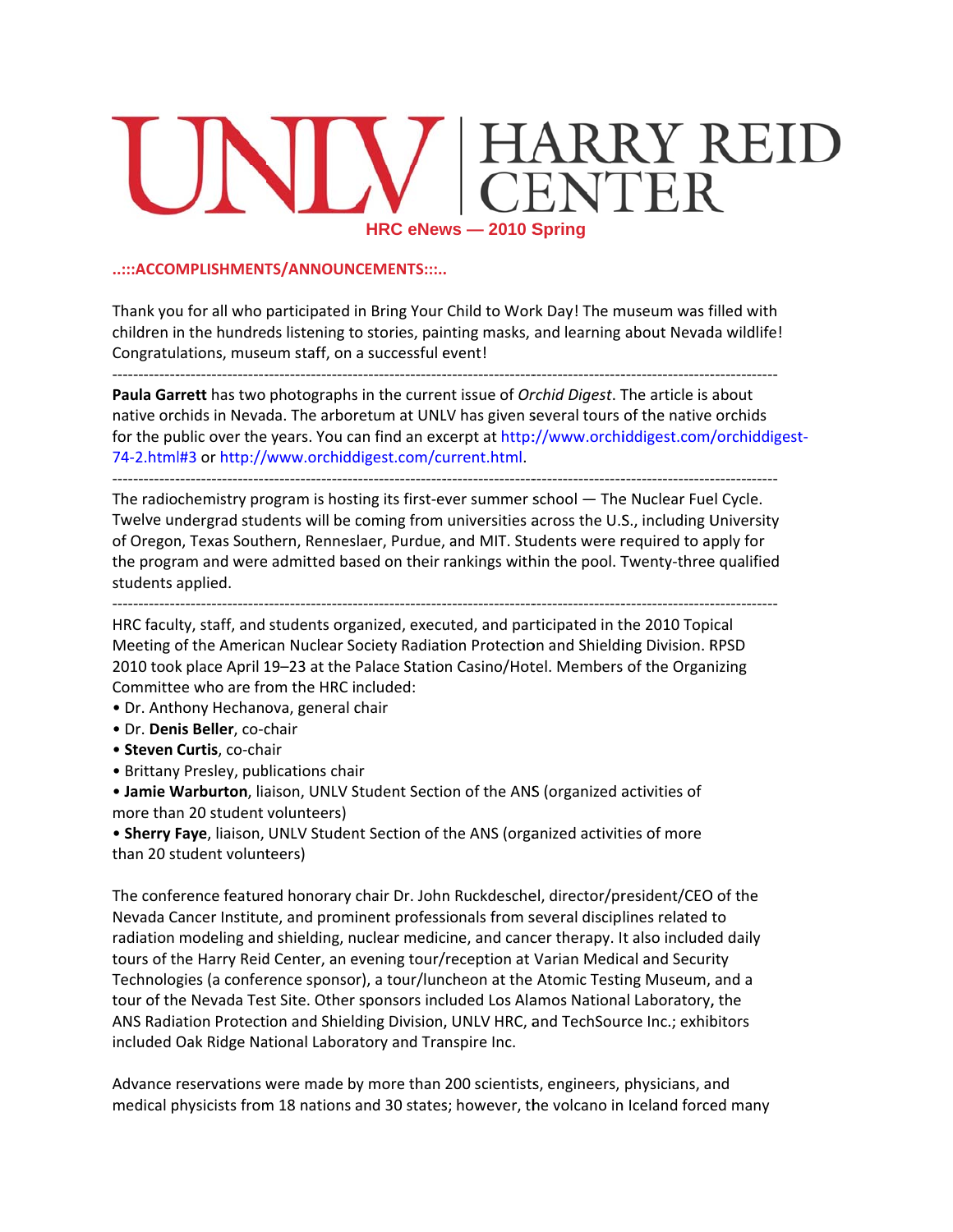from Europe to cancel their travel plans. In spite of the volcano, the conference was well attended and included many presentations of important technical research and development.

‐‐‐‐‐‐‐‐‐‐‐‐‐‐‐‐‐‐‐‐‐‐‐‐‐‐‐‐‐‐‐‐‐‐‐‐‐‐‐‐‐‐‐‐‐‐‐‐‐‐‐‐‐‐‐‐‐‐‐‐‐‐‐‐‐‐‐‐‐‐‐‐‐‐‐‐‐‐‐‐‐‐‐‐‐‐‐‐‐‐‐‐‐‐‐‐‐‐‐‐‐‐‐‐‐‐‐‐‐‐‐‐‐‐‐‐‐‐‐‐‐‐‐‐‐‐‐

The Nuclear Materials Group (lead: Dr. Thomas Hartmann) has established a formal collaboration with the Bigelow Aerospace Advanced Space Studies (BAASS). This collaboration provides analytical assistance to BAASS for characterizing solid phases and precipitates. The Nuclear Materials Group contributed to a joint publication with INL researchers: D.E. Burkes, J.R. Kennedy, T. Hartmann, C.A. Papesch, D. Keiser Jr.: "Phase Characteristics of a Number of U–Pu–Am–Np–Zr Metallic Alloys for Use as Fast Reactor Fuels," *Journal of Nuclear Society*, 396(1), 49‐56. Abstract

Metallic fuel alloys consisting of uranium, plutonium, and zirconium, with minor additions of americium and neptunium, are under evaluation for potential use to transmute long‐lived transuranic actinide isotopes in fast reactors. A series of test designs for the Advanced Fuel Cycle Initiative (AFCI) have been irradiated in the Advanced Test Reactor (ATR), designated as the AFC‐1 and AFC‐2 designs.

A link to the article may be found here: http://tinyurl.com/282eb74

‐‐‐‐‐‐‐‐‐‐‐‐‐‐‐‐‐‐‐‐‐‐‐‐‐‐‐‐‐‐‐‐‐‐‐‐‐‐‐‐‐‐‐‐‐‐‐‐‐‐‐‐‐‐‐‐‐‐‐‐‐‐‐‐‐‐‐‐‐‐‐‐‐‐‐‐‐‐‐‐‐‐‐‐‐‐‐‐‐‐‐‐‐‐‐‐‐‐‐‐‐‐‐‐‐‐‐‐‐‐‐‐‐‐‐‐‐

*The New York Times* just broke the story on the discovery of element 117: http://www.nytimes.com/2010/04/07/science/07element.html. The article identifies UNLV as one of the collaborators on the experiment. The UNLV role was 100 percent funded by the TRP and managed by the HRC. Press releases from LLNL and UNLV will be forthcoming. The paper was accepted for publication in PRL and should come out before the end of April.

‐‐‐‐‐‐‐‐‐‐‐‐‐‐‐‐‐‐‐‐‐‐‐‐‐‐‐‐‐‐‐‐‐‐‐‐‐‐‐‐‐‐‐‐‐‐‐‐‐‐‐‐‐‐‐‐‐‐‐‐‐‐‐‐‐‐‐‐‐‐‐‐‐‐‐‐‐‐‐‐‐‐‐‐‐‐‐‐‐‐‐‐‐‐‐‐‐‐‐‐‐‐‐‐‐‐‐‐‐‐‐‐‐‐‐‐‐

The HRC has partnered with the School of Life Science, Infomatics, and the GIS Laboratory to research the sensitive butterfly species located on Mount Charleston. The award is for approximately \$480,000, with work commencing soon. HRC employees **Scott Page**, **Amy Smiecinski**, **Rebecca Paulson**, **Gretchen Andrew**, **Haroon Stephen**, and **Paula Garrett** will be involved with the project.

**Leisa Rodriguez** was nominated for the 2009–10 President's Professional Staff Member of the Year award. The nomination is considered an honor and is a mark of distinction for a job well done. Congratulations on the nomination, Leisa!

‐‐‐‐‐‐‐‐‐‐‐‐‐‐‐‐‐‐‐‐‐‐‐‐‐‐‐‐‐‐‐‐‐‐‐‐‐‐‐‐‐‐‐‐‐‐‐‐‐‐‐‐‐‐‐‐‐‐‐‐‐‐‐‐‐‐‐‐‐‐‐‐‐‐‐‐‐‐‐‐‐‐‐‐‐‐‐‐‐‐‐‐‐‐‐‐‐‐‐‐‐‐‐‐‐‐‐‐‐‐‐‐‐‐‐‐‐

**Ken Czerwinski** received funding for several projects, including:

– Radiochemistry Fuel Cycle Summer School — June 7 through July 16, 2010. The program is sponsored by the Department of Energy. UNLV awarded \$250,000.

– Radiochemistry Nuclear Forensics Summer School — May 24 through June 18, 2010. The program is sponsored by the Department of Homeland Security and organized by Los Alamos and Lawrence Livermore National Labs as well as UNLV. UNLV awarded \$155,000.

– "Production and Characterization of the Fe‐Tc Alloys" by the Pacific Northwest National Lab — \$50,000.

**Oliver Hemmers** is the lead PI on a NASA grant titled "Gravity Insensitive Solid‐Gas Sorption Climate Control System." Co‐PIs Drs. Chen and Ma are working with Boulder

‐‐‐‐‐‐‐‐‐‐‐‐‐‐‐‐‐‐‐‐‐‐‐‐‐‐‐‐‐‐‐‐‐‐‐‐‐‐‐‐‐‐‐‐‐‐‐‐‐‐‐‐‐‐‐‐‐‐‐‐‐‐‐‐‐‐‐‐‐‐‐‐‐‐‐‐‐‐‐‐‐‐‐‐‐‐‐‐‐‐‐‐‐‐‐‐‐‐‐‐‐‐‐‐‐‐‐‐‐‐‐‐‐‐‐‐‐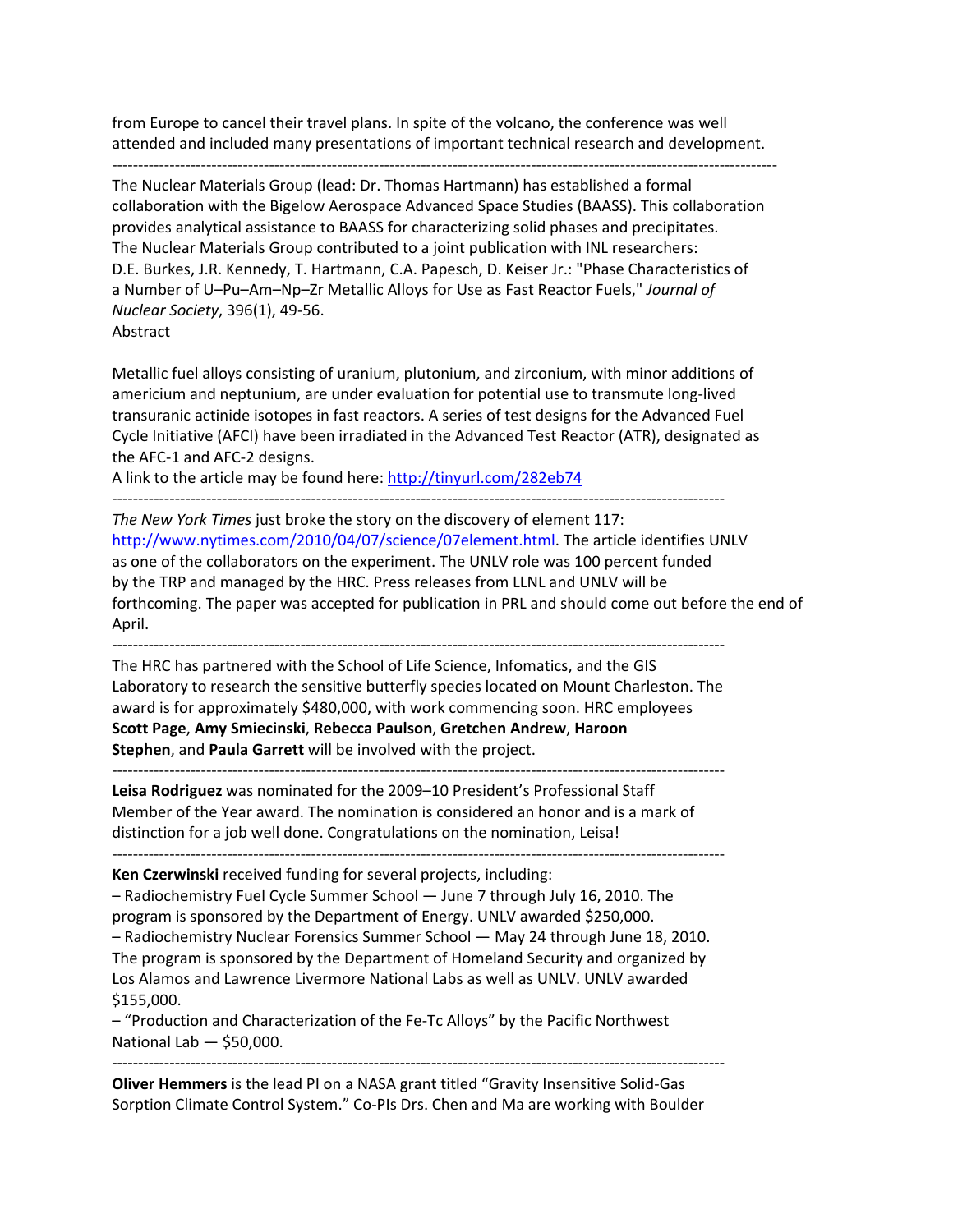City‐based company Rocky Research on developing and modeling a gravity‐insensitive and low‐noise space cooling system for human space flight as well as space and lunar stations — \$750,000.

---------------------------------------------------------------------------------------------------------------------

**Denis Beller**'s proposal to Idaho National Lab for a summer visit was approved late last month. The proposal was for a Faculty‐Student Research Team (FSRT) to support his recently awarded proposal titled "Development and Validation of an ATR‐C Radiation Transport Model." ATR is the Advanced Test Reactor, a real high‐power critical nuclear reactor at INL, and ATR‐C (Critical) is the zero‐power version of it that is used to verify criticality safety before experiments are inserted into the ATR.

INL uses this program to bring teams of a faculty member and at least two students to Idaho to conduct research and to introduce the students to INL for potential future jobs. The INL visit will be for 10 weeks, and the funding will provide half-time salary for Denis and salary and limited travel for a doctoral student and an undergraduate. Doctoral student Kimberly Clark has agreed to join Denis to begin developing the nuclear criticality benchmark model of the ATR‐C. The project will provide about \$62,519 in funding for this summer and is anticipated to start before June 1. This is another addition to the HRC's growing Nuclear Criticality Safety program.

‐‐‐‐‐‐‐‐‐‐‐‐‐‐‐‐‐‐‐‐‐‐‐‐‐‐‐‐‐‐‐‐‐‐‐‐‐‐‐‐‐‐‐‐‐‐‐‐‐‐‐‐‐‐‐‐‐‐‐‐‐‐‐‐‐‐‐‐‐‐‐‐‐‐‐‐‐‐‐‐‐‐‐‐‐‐‐‐‐‐‐‐‐‐‐‐‐‐‐‐‐‐‐‐‐‐‐‐‐‐‐‐‐‐‐‐‐‐‐‐‐‐‐‐‐‐‐

Two senior design teams have started projects to develop radiation detectors in support of the Materials Protection, Accounting, and Control for Transmutation campaign of the Department of Energy's Fuel Cycle R&D Program. One will design, fabricate, construct, and test a fission chamber neutron detector system for measuring fast neutrons emitted by used nuclear fuel assemblies in a recycling plant. The other team will design, fabricate, construct, and test a scanning alpha‐particle spectrometer for assessing the purity and uniformity of fissionable deposits on thin metal foils.

‐‐‐‐‐‐‐‐‐‐‐‐‐‐‐‐‐‐‐‐‐‐‐‐‐‐‐‐‐‐‐‐‐‐‐‐‐‐‐‐‐‐‐‐‐‐‐‐‐‐‐‐‐‐‐‐‐‐‐‐‐‐‐‐‐‐‐‐‐‐‐‐‐‐‐‐‐‐‐‐‐‐‐‐‐‐‐‐‐‐‐‐‐‐‐‐‐‐‐‐‐‐‐‐‐‐‐‐‐‐‐‐‐‐‐‐‐‐‐‐‐‐‐‐‐‐‐ The HRC, in cooperation of the UNLV Department of Civil and Environmental Engineering, has been awarded a \$298,000 contract with the Nevada Department of Environmental Protection's Bureau of Safe Drinking Water to conduct a statewide assessment of public drinking water wells and to investigate the vulnerability of these sources to contamination. Participants include Dr. Craig Palmer and Scott Page from HRC, Dr. **Haroon Stephen** from the UNLV GIS Core Laboratory, and Dr. **Jaci Batista** from Civil Engineering Department. Civil Engineering graduate students John Swatzell, Arjun Venkatesan, Christine Cobb, and Regina Davis will conduct the field investigations.

‐‐‐‐‐‐‐‐‐‐‐‐‐‐‐‐‐‐‐‐‐‐‐‐‐‐‐‐‐‐‐‐‐‐‐‐‐‐‐‐‐‐‐‐‐‐‐‐‐‐‐‐‐‐‐‐‐‐‐‐‐‐‐‐‐‐‐‐‐‐‐‐‐‐‐‐‐‐‐‐‐‐‐‐‐‐‐‐‐‐‐‐‐‐‐‐‐‐‐‐‐‐‐‐‐‐‐‐‐‐‐‐‐‐‐‐‐‐‐‐‐‐‐‐‐‐‐ The museum's last exhibition was mentioned in the art blog, Curated: http://www.curatedmag.com/news/2010/02/17/free‐range/

**Melanie Coffee** has been accepted into the Museum Studies Graduate Program at the University of Leicester.

‐‐‐‐‐‐‐‐‐‐‐‐‐‐‐‐‐‐‐‐‐‐‐‐‐‐‐‐‐‐‐‐‐‐‐‐‐‐‐‐‐‐‐‐‐‐‐‐‐‐‐‐‐‐‐‐‐‐‐‐‐‐‐‐‐‐‐‐‐‐‐‐‐‐‐‐‐‐‐‐‐‐‐‐‐‐‐‐‐‐‐‐‐‐‐‐‐‐‐‐‐‐‐‐‐‐‐‐‐‐‐‐‐‐‐‐‐‐‐‐‐‐‐‐‐‐‐

‐‐‐‐‐‐‐‐‐‐‐‐‐‐‐‐‐‐‐‐‐‐‐‐‐‐‐‐‐‐‐‐‐‐‐‐‐‐‐‐‐‐‐‐‐‐‐‐‐‐‐‐‐‐‐‐‐‐‐‐‐‐‐‐‐‐‐‐‐‐‐‐‐‐‐‐‐‐‐‐‐‐‐‐‐‐‐‐‐‐‐‐‐‐‐‐‐‐‐‐‐‐‐‐‐‐‐‐‐‐‐‐‐‐‐‐‐‐‐‐‐‐‐‐‐‐‐

**Aurore Giguet** is now a peer reviewer for the American Association of Museums — Museum Assessment Program.

#### **..:::EVENTS:::..**

**Barrick Museum Lecture Series Will Spotlight Current and Emerging Renewable**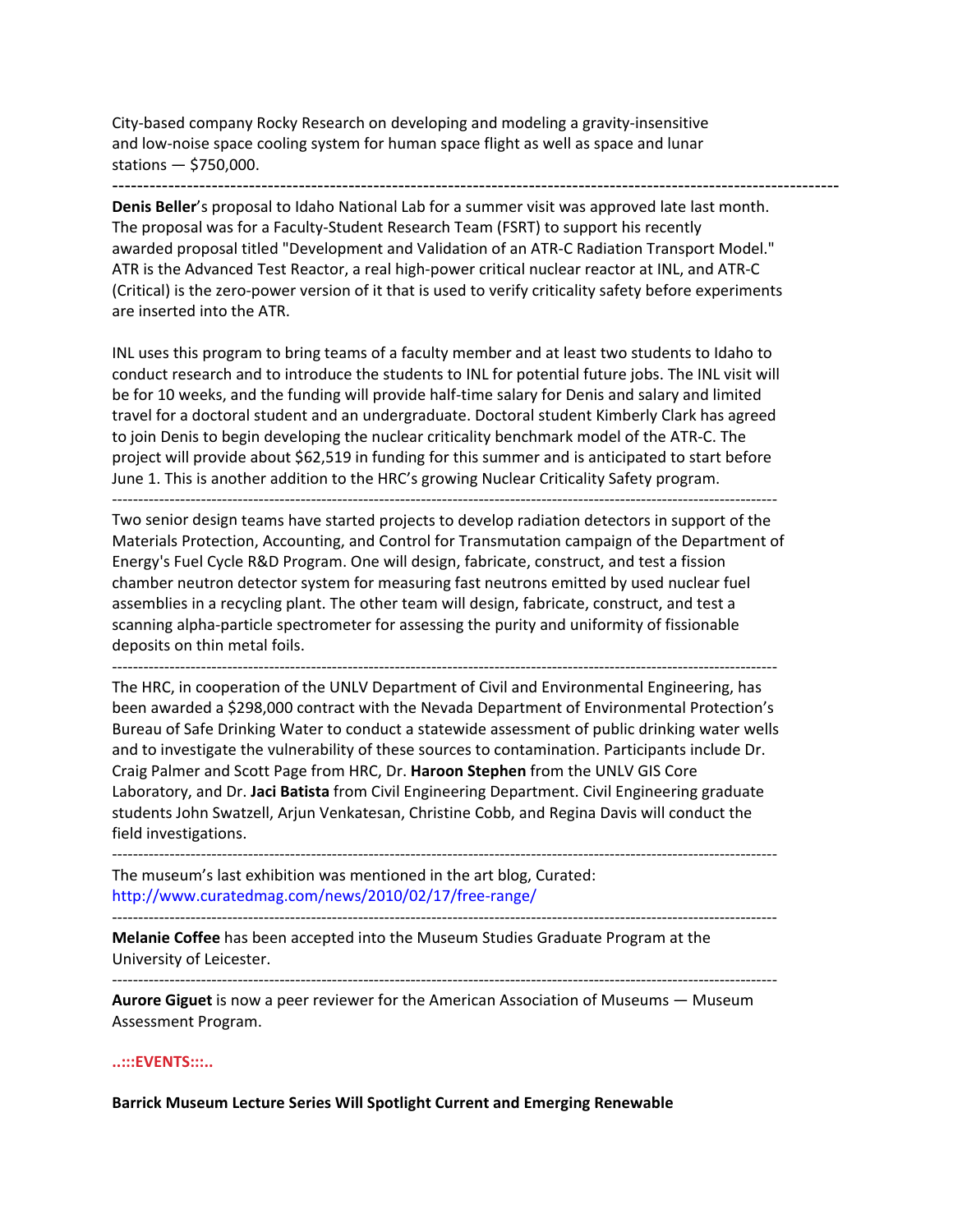#### **Energy Research with Nevada System of Higher Education Faculty**

Researchers from each of the three partner universities and local experts will spotlight current and emerging research in the areas of alternative energy, hydrogen and biofuel production, and urban sustainability.

Each lecture is free and open to the public and will be held from 7:30 to 8:30 p.m. in the Barrick Museum Auditorium at UNLV. The lineup for April is included below. For more information, please visit http://barrickmuseum.unlv.edu.

#### **April 6**

#### **The Copenhagen Protocol: The View From Las Vegas — Problems, Possibilities, and Shifting Paradigms in Sustainable Urbanism**

Robert Dorgan — Associate Professor, School of Architecture, UNLV The rapidly growing city of Las Vegas, Nev. — with more than 2 million residents, 40 million annual tourists, and an acute desert climate — provides one of the most compelling design laboratories in the world. This lecture re‐examines well‐known strategies of sustainable urbanism in practice today and explores the unique ways in which these strategies are practiced in the Las Vegas Valley.

#### **April 13**

#### **Biological, Chemical, and Engineering Research to Study the Viability for an Algal Biofuel Economy in Southern Nevada**

Jian Ma — Research Assistant Professor, College of Engineering, UNLV Biofuels derived from algae have the potential move the nation ever closer to energy independence. Biofuels from microalgae have many merits, such as significant high oil productivity, CO2 recycling, and nonfood‐based feedstock sources. Join us as we discuss the research behind the technical challenges of this new resource and look ahead to the potential of long‐term production.

#### **April 20**

#### **Making Your World Better Through Ground Source Heat Exchange**

Gregory P. DeSart — President/Owner, Geotechnical and Environmental Services Inc. A Ground Source Heat Exchange (GSHE) system is a heating and/or air‐cooling system that uses the Earth's ability to store heat in the ground and water thermal masses. The presentation will discuss the different types of GSHE as well as the pros and cons, the benefits of GSHE, payback, determining if GSHE is right for a project, local projects in which GSHE was installed, and what the stimulus package has set aside for GSHE, as well as tax credits and incentives.

#### **April 27**

#### **Hydrogen: Fuel of the 21st Century?**

Dr. Paul M. Forster — Assistant Professor, Department of Chemistry, UNLV There are serious environmental and political reasons to move away from fossil fuels. One option receiving serious consideration is hydrogen. This talk will summarize the technical challenges associated with using hydrogen. Specifically, it will explore the production, distribution, storage, and combustion of hydrogen as a fuel, focusing on vehicular applications.

‐‐‐‐‐‐‐‐‐‐‐‐‐‐‐‐‐‐‐‐‐‐‐‐‐‐‐‐‐‐‐‐‐‐‐‐‐‐‐‐‐‐‐‐‐‐‐‐‐‐‐‐‐‐‐‐‐‐‐‐‐‐‐‐‐‐‐‐‐‐‐‐‐‐‐‐‐‐‐‐‐‐‐‐‐‐‐‐‐‐‐‐‐‐‐‐‐‐‐‐‐‐‐‐‐‐‐‐‐‐‐‐‐‐‐‐‐ Scott Page and Paula Garrett will lead their third birding‐focused field trip May 22, 2010, at Corn Creek Field Station at Desert National Wildlife Refuge just north of Las Vegas. Bring your binoculars, lunch, water, and comfortable walking shoes. A limited number of binoculars, spotting scopes, and field guides will be provided. Be prepared to walk approximately one mile over trails at the refuge. Travel will be in a comfortable motor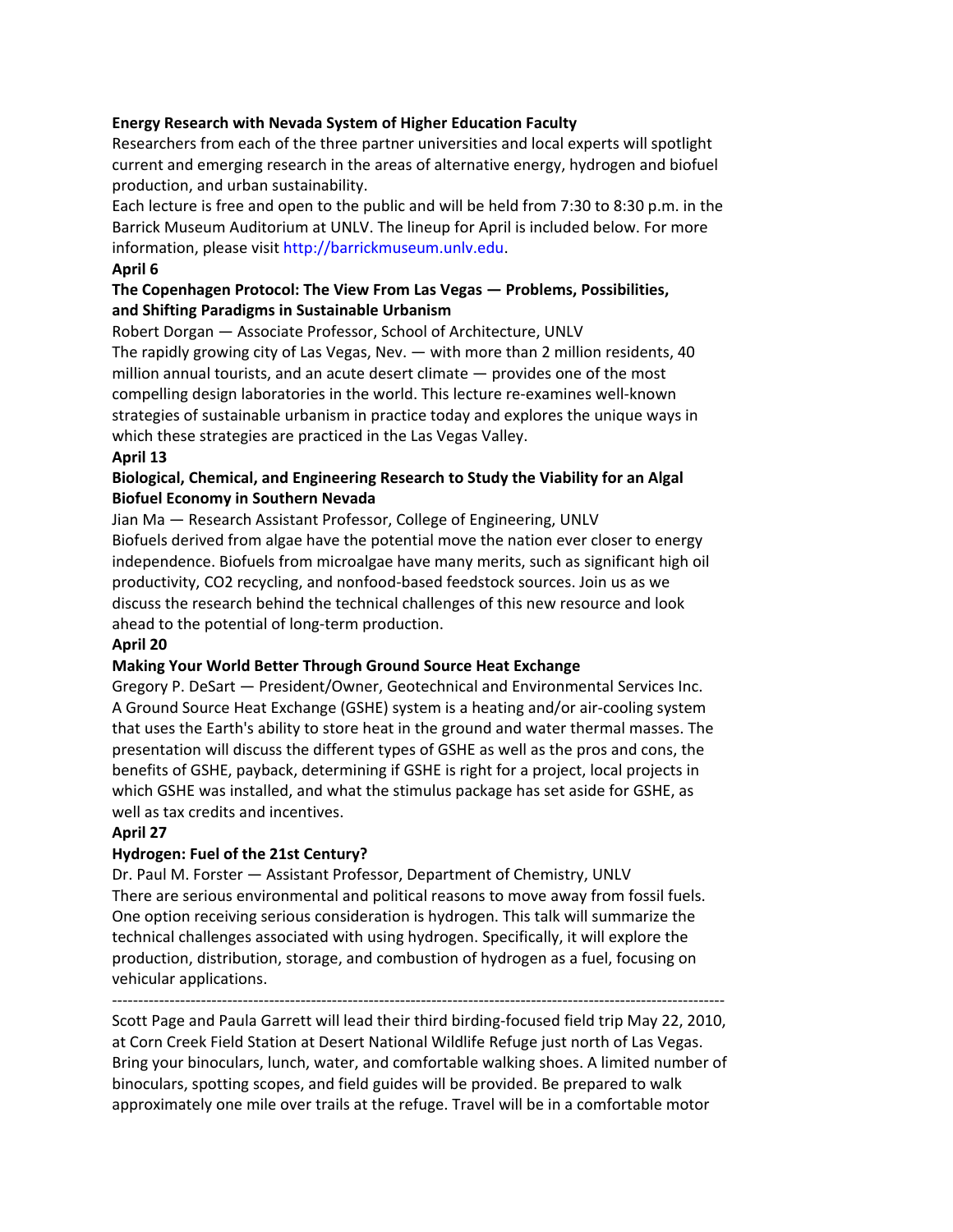coach. You may register with a credit card online by visiting http://edoutreach.unlv.edu or over the phone by calling 895‐3394 between 8 a.m. and 5 p.m., Monday through Friday.

Course code: 101EX1128 Date/time: Saturday, May 22, 7 a.m. to 3 p.m. ---------------------------------------------------------------------------------------------------------------------

#### Opening Reception and Lecture

#### March 19

Artists Lecture, 6 to 7 p.m.; Artists Reception, 7 to 8 p.m.

The Art of Nature: Images from the Wildlands of Southern Nevada

Sharon K. Schafer is an accomplished fine artist and photographer. Through her photographs, paintings, and field sketches, Schafer invites us to explore the stunning natural beauty of Southern Nevada's wildlands. Southern Nevada is a land of great contradictions and contrasts. It is at once austere, enchanting, and secretive. It is a land of mystery … a land of contrasts and contradictions … a land of great beauty and little rain. A glimpse of the hidden beauty and grace of nature can change a viewer. By looking at these images, I hope the viewer comes away with a different perspective — no longer seeing the public lands of Southern Nevada as a desert wasteland but rather as a place of unparalleled natural beauty and diversity that is deserving of our care and concern. Schafer now resides in Boulder City, Nev., where she owns and operates Skydance Studio. The studio specializes in beautifully artistic yet scientifically accurate images that appeal to the art collector and the environmental educator alike.

#### Free Yoga Tuesdays

We're happy to announce that our yoga series is starting up for the spring semester. As always, the classes are free and open to the public. The classes are held in our exhibit hall from 12:10 to 12:50 p.m. every Tuesday, Jan. 26 through May 18. All you need to do is bring your own mat, comfortable clothing, and some water. No reservations required.

‐‐‐‐‐‐‐‐‐‐‐‐‐‐‐‐‐‐‐‐‐‐‐‐‐‐‐‐‐‐‐‐‐‐‐‐‐‐‐‐‐‐‐‐‐‐‐‐‐‐‐‐‐‐‐‐‐‐‐‐‐‐‐‐‐‐‐‐‐‐‐‐‐‐‐‐‐‐‐‐‐‐‐‐‐‐‐‐‐‐‐‐‐‐‐‐‐‐‐‐‐‐‐‐‐‐‐‐‐‐‐‐‐‐‐‐‐‐‐‐‐‐‐‐‐‐‐

Tuesday March 23, from 10 a.m. to 2 p.m. in the museum exhibit room. Come down to the Barrick Museum, where you can partake in the modern-day "bloodletting" by donating a unit of blood. Not only will you be helping out your community, but you can also have your blood type and cholesterol tested for FREE! If anyone wants to make an early appointment, they can visit www.bloodhero.com and enter the sponsor code UNLV to find us specifically. Walk‐ins are welcome. If there are any questions, please contact Lisa Anderson at ext. 51442 or e-mail her at lisa.anderson@unlv.edu.

#### **..:::NEW FACES:::..**

Billie Drake started in April, providing part time assistance with financial/accounting-related duties.

‐‐‐‐‐‐‐‐‐‐‐‐‐‐‐‐‐‐‐‐‐‐‐‐‐‐‐‐‐‐‐‐‐‐‐‐‐‐‐‐‐‐‐‐‐‐‐‐‐‐‐‐‐‐‐‐‐‐‐‐‐‐‐‐‐‐‐‐‐‐‐‐‐‐‐‐‐‐‐‐‐‐‐‐‐‐‐‐‐‐‐‐‐‐‐‐‐‐‐‐‐‐‐‐‐‐‐‐‐‐‐‐‐‐‐‐‐‐‐‐‐‐‐‐‐‐‐

Student worker Amara Collins is the friendly new face tending the lobby front desk. She joined us mid‐March.

Denise Kelly, a new 1,000‐hour appointment employee started on Feb. 22. She will be assisting Hallie and Leisa with accounting functions.

‐‐‐‐‐‐‐‐‐‐‐‐‐‐‐‐‐‐‐‐‐‐‐‐‐‐‐‐‐‐‐‐‐‐‐‐‐‐‐‐‐‐‐‐‐‐‐‐‐‐‐‐‐‐‐‐‐‐‐‐‐‐‐‐‐‐‐‐‐‐‐‐‐‐‐‐‐‐‐‐‐‐‐‐‐‐‐‐‐‐‐‐‐‐‐‐‐‐‐‐‐‐‐‐‐‐‐‐‐‐‐‐‐‐‐‐‐‐‐‐‐‐‐‐‐‐‐

‐‐‐‐‐‐‐‐‐‐‐‐‐‐‐‐‐‐‐‐‐‐‐‐‐‐‐‐‐‐‐‐‐‐‐‐‐‐‐‐‐‐‐‐‐‐‐‐‐‐‐‐‐‐‐‐‐‐‐‐‐‐‐‐‐‐‐‐‐‐‐‐‐‐‐‐‐‐‐‐‐‐‐‐‐‐‐‐‐‐‐‐‐‐‐‐‐‐‐‐‐‐‐‐‐‐‐‐‐‐‐‐‐‐‐‐‐‐‐‐‐‐‐‐‐‐‐

In February, we welcomed a new postdoctoral scholar, Dr. Dan Koury. Dan received his master's and doctoral degrees in physics from UNLV. His undergraduate work was at Florida